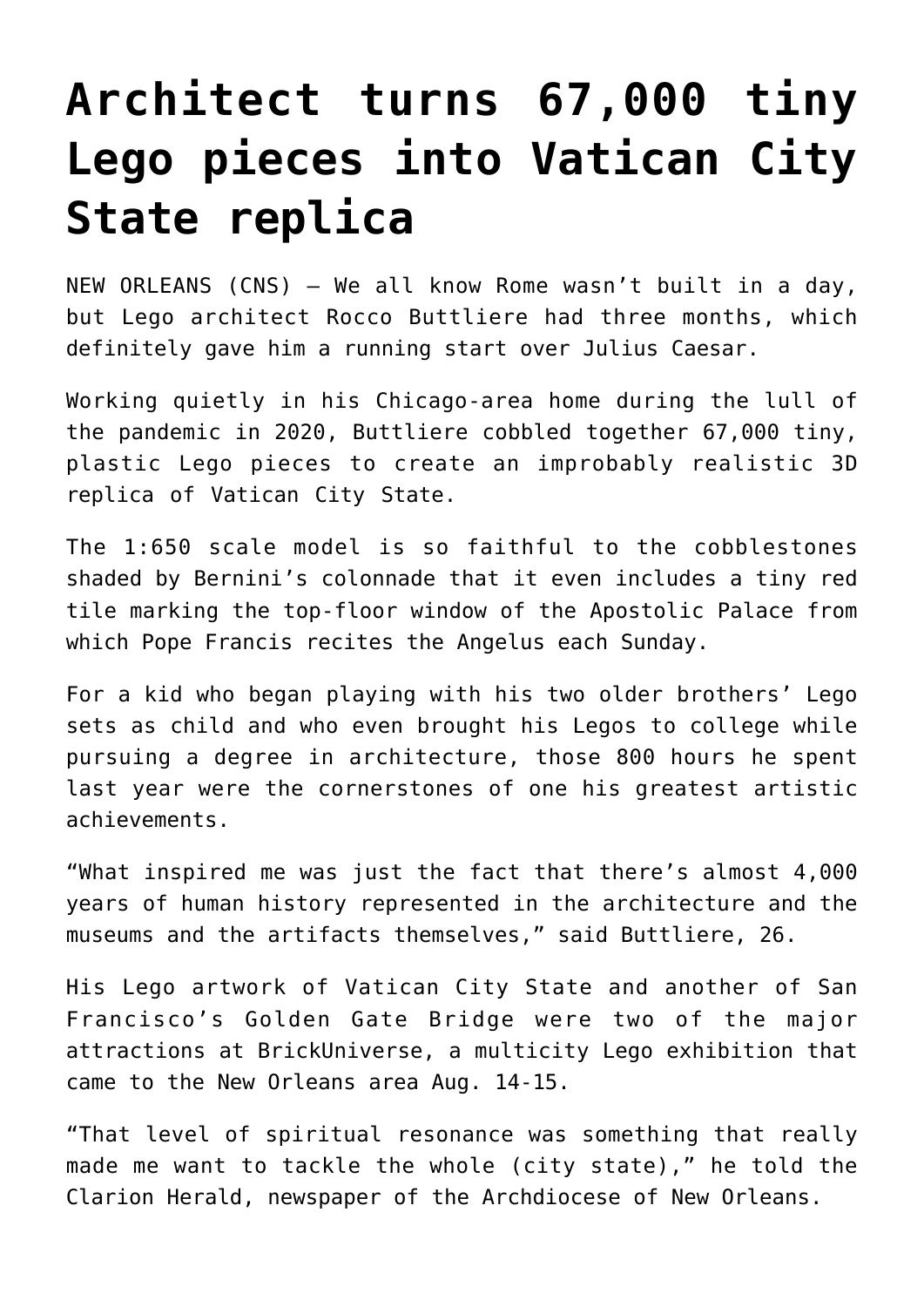Since he began tinkering with Lego sets — taking apart the sets and using loose bricks to craft his own works — Buttliere has created more than 60 different models and managed to make a full-time living based on traveling exhibitions and commissions.

He was nearing completion on his most ambitious work yet  $-$  a 1:650 model of first-century Jerusalem — for a museum in Brazil. That work is composed of 114,000 pieces and has taken eight months.

"I started on New Year's Eve 2020 and have one box left to ship to them," Buttliere said. "That's like the project will never end. But I'm so grateful to have clients like that who will pay me to do what I love."

The most challenging aspect of the Vatican piece was figuring out how to create the dome of St. Peter's Basilica, Buttliere said. His knowledge of everything Lego drew his mind to a box of rare, sandstone blue dinosaur tails, which he expertly repurposed into the dome's shell.

"That really got the ball rolling," he said. "Those dinosaur tails have come in so many different colors over the years, and blue is the one that's trickier to track down."

Buttliere visited Rome only once — there was a Lego convention in the Eternal City — and spent only a half-day walking through the basilica and Vatican museums. He spent much of his time sitting inside the Sistine Chapel (although Michelangelo's interior frescoes can't be seen on his piece even if someone were to peel off the roof).

He tackles a huge project in sections, starting with the most challenging, in this case the basilica. He relies on 3D images from Google Earth and then lays out the landscapes in AutoCAD, a design software, to draw construction lines.

"The medieval walls kind of follow an irregular pattern, and